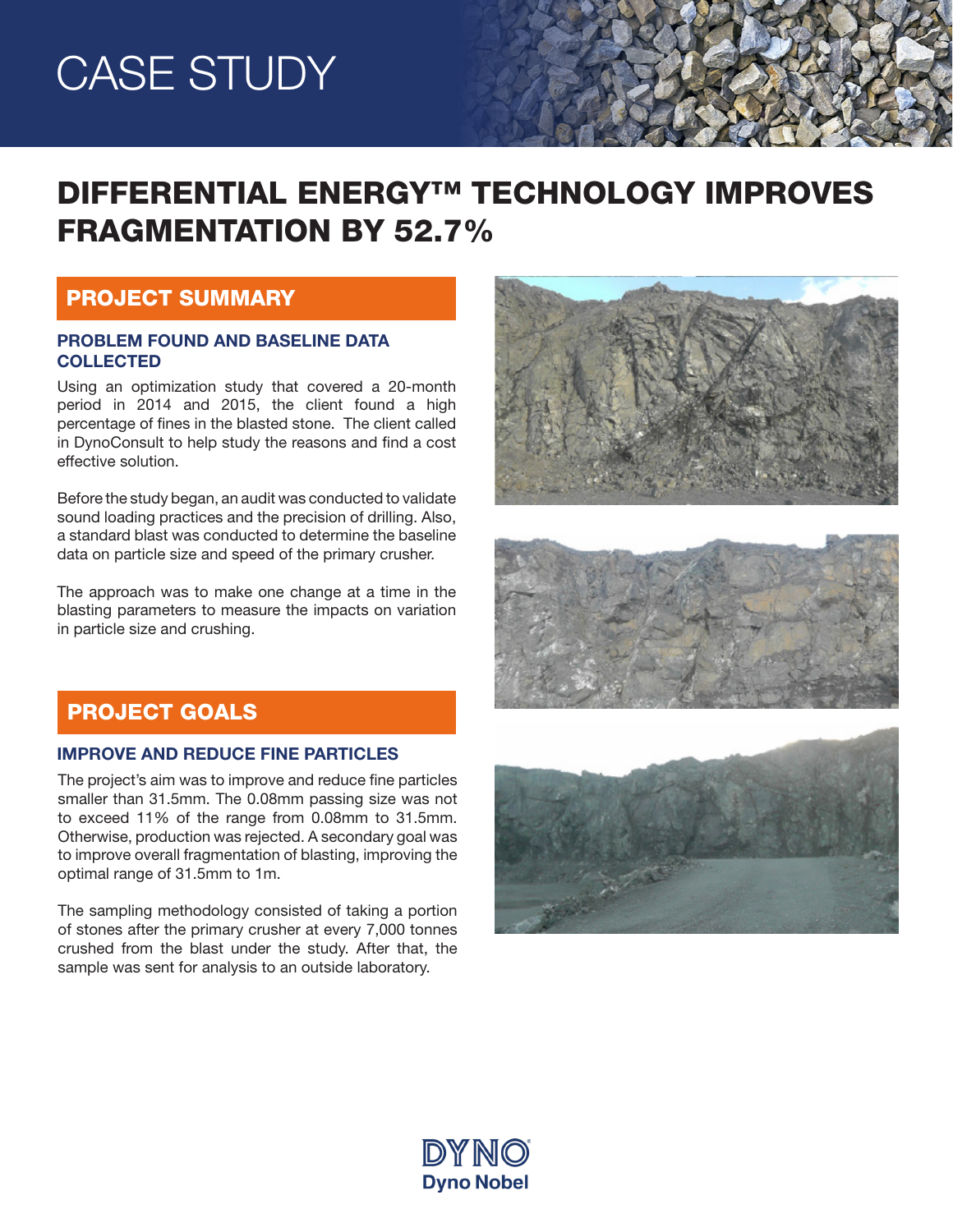## CASE STUDY

## TECHNOLOGY APPLIED

#### DIFFERENTIAL ENERGY, A POSSIBLE **SOLUTION**

The technology involved in the study was DIFFERENTIAL ENERGY technology (TITAN® ∆E), which allows alteration of the segment gasification rate (max. 4 segments) in a single hole and in a single loading phase.

For this study, more than 15 blasts were required to determine the parameters best suited to meeting the project's goals.

The benchmark blasting was done based on the quarry's conventional parameters (blast no. 2014-08). In examining this blast, it was possible to determine the distribution curve of the fines. It was found that the 0.08mm passing size came to 10.8%, close to the 11% limit (see Figure 1).



*Graph 1: Distribution of fines from 0.08mm to 31.5mm*

In blast 2014-12, the drilling parameter was retained and the loading level was much the same: 0.90kg/m3 for blast 2014-08 and 0.92kg/m3 for blast 2014-12. The use of two-segment differential energy allowed the average load density of 1.2g/cc to be maintained in the hole (see Figure 2: bottom segment 1.26g/cc and upper segment 1.15 g/ cc).

After blasting, an improvement in the 0.08mm passing level was observed, from 10.8% to 6.5% (see Figure 2).

After several trials, blast 2015-08 enabled the best overall result to be achieved. The drilling diameter was lower, at 114mm to 121mm, the drilling pattern was reduced by 7.8%, from 3.35m x 3.65m to 3.35m x 3.96m, and the loading level was higher, at 0.97kg/m3 instead of 0.90kg/  $\mathsf{m}^3.$ 

Also, the average density in the hole was altered, from 1.20g/cc to 1.13g/cc. This lower average density in the hole was achieved by using three-segment DIFFERENTIAL ENERGY (bottom segment 1,26g/cc, middle segment 1.15g/cc and upper segment 1.10g/cc).

A decrease in 0.08mm passing fines from 10.8% to 5.7% was observed in comparison to the benchmark blast and from 6.5% to 5.7% in comparison to blast 2014-12.



*Figure 1: Parameters for blast no. 2014-08*



*Figure 2: Parameters for blast no. 2014-12*